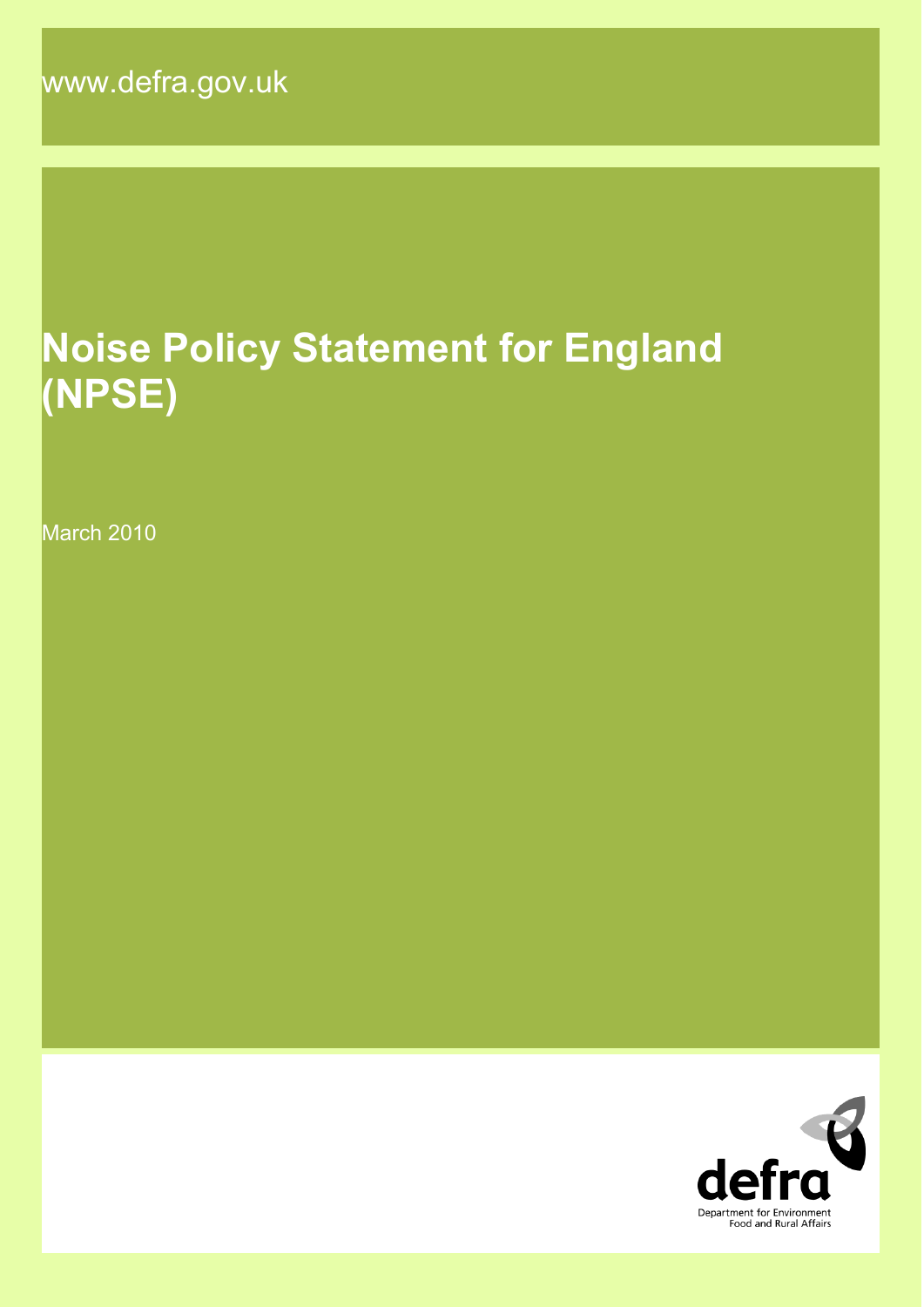Department for Environment, Food and Rural Affairs Nobel House 17 Smith Square London SW1P 3JR Telephone 020 7238 6000 Website: www.defra.gov.uk

© Crown copyright 2010 Copyright in the typographical arrangement and design rests with the Crown.

This publication (excluding the royal arms and departmental logos) may be re-used free of charge in any format or medium provided that it is re-used accurately and not used in a misleading context. The material must be acknowledged as crown copyright and the title of the publication specified.

Information about this publication and further copies are available from:

Noise and Nuisance Team Defra Area 2A Nobel House 17 Smith Square London SW1P 3JR Tel: 08459 33 55 77

Email: helpline@defra.gsi.gov.uk

This document is available on the Defra website: http://www.defra.gov.uk/environment/quality/noise/

Published by the Department for Environment, Food and Rural Affairs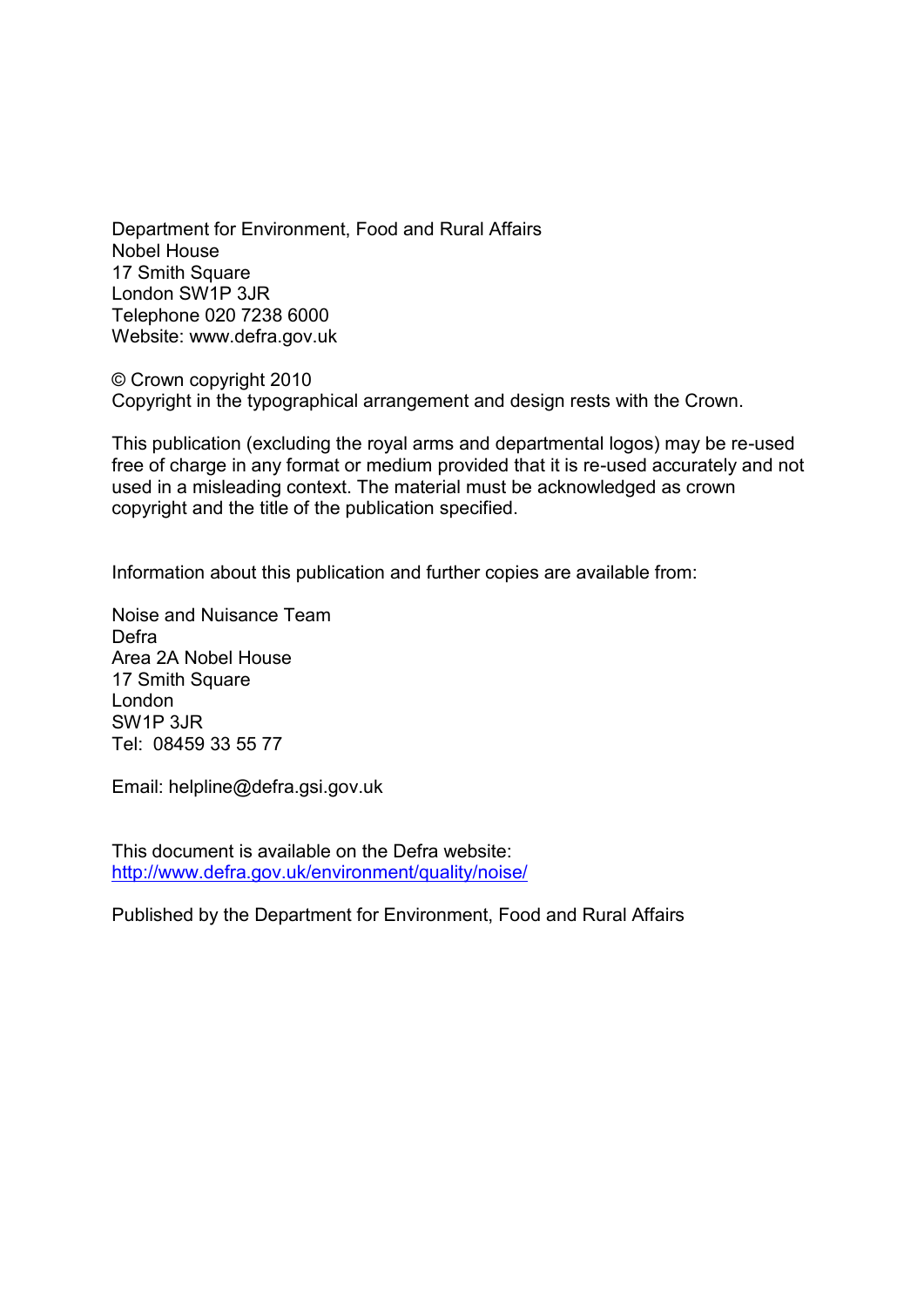# **Noise Policy Statement for England**

- 1.1 The Government is committed to sustainable development and Defra plays an important role in this by working to secure a healthy environment in which we and future generations can prosper. One aspect of meeting these objectives is the need to manage noise for which Defra has the overall responsibility in England.
- 1.2 The Government recognises that the effective management of noise requires a coordinated and long term approach that encompasses many aspects of modern society.
- 1.3 The aim of this document is to provide clarity regarding current policies and practices to enable noise management decisions to be made within the wider context, at the most appropriate level, in a cost-effective manner and in a timely fashion.
- 1.4 The document seeks to clarify the underlying principles and aims in existing policy documents, legislation and guidance that relate to noise. It has been developed following discussions with stakeholders regarding the effects on the noise environment of current policies and practices.
- 1.5 This Noise Policy Statement for England (NPSE) should apply to all forms of noise including environmental noise, neighbour noise and neighbourhood noise. The NPSE does not apply to noise in the workplace (occupational noise).
- 1.6 This Noise Policy Statement for England (NPSE) sets out the long term vision of Government noise policy:

#### **Noise Policy Vision**

**Promote good health and a good quality of life through the effective management of noise within the context of Government policy on sustainable development.**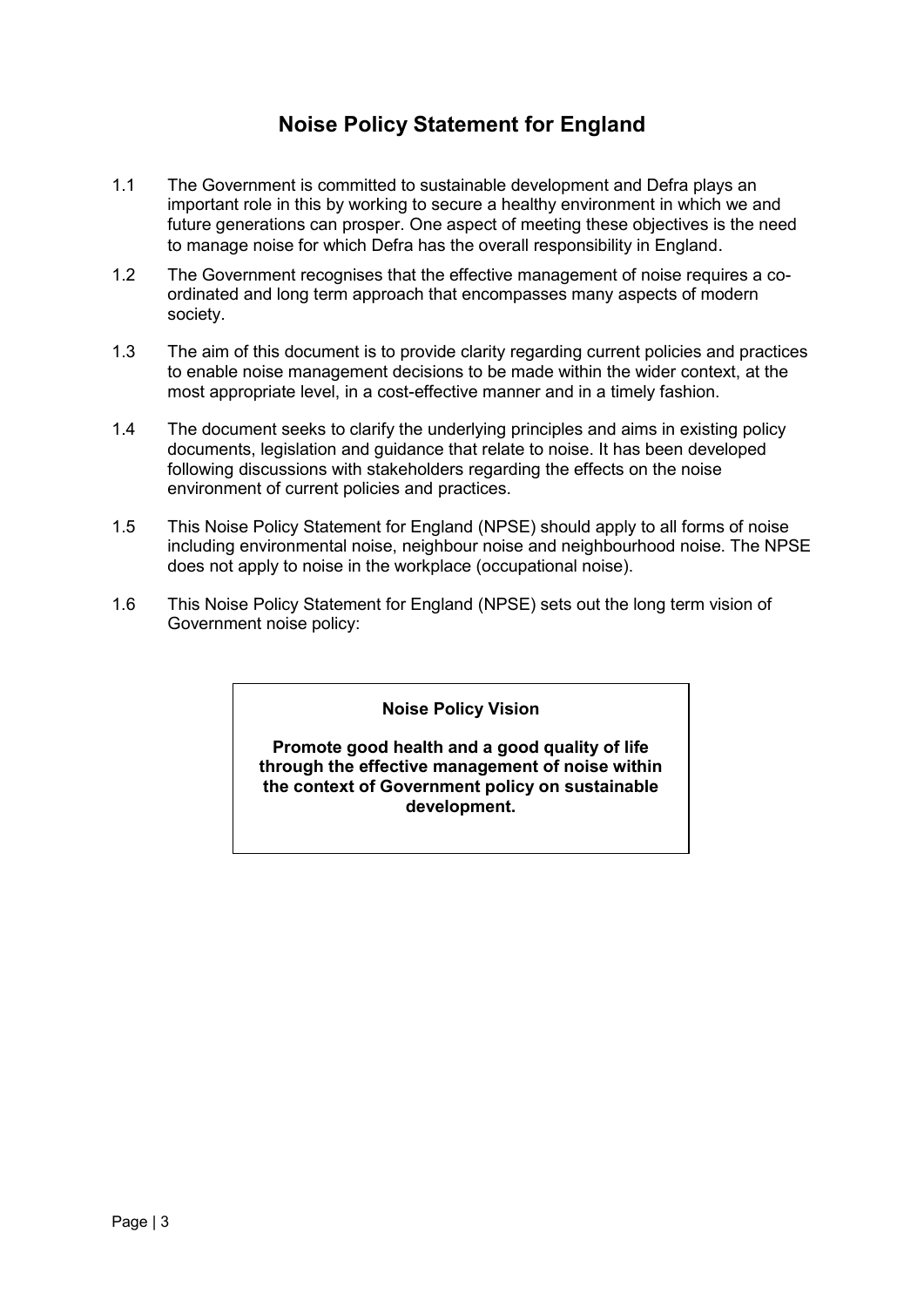1.7 This long term vision is supported by the following aims:

## **Noise Policy Aims**

**Through the effective management and control of environmental, neighbour and neighbourhood noise within the context of Government policy on sustainable development:**

- **avoid significant adverse impacts on health and quality of life;**
- **mitigate and minimise adverse impacts on health and quality of life; and**
- **where possible, contribute to the improvement of health and quality of life**.
- 1.8 The vision and aims of NPSE should be interpreted by having regard to the set of shared UK principles that underpin the Government"s sustainable development strategy.

## **Guiding principles of sustainable development**

**Ensuring a Strong Healthy and Just Society** – Meeting the diverse needs of all people in existing and future communities, promoting personal wellbeing, social cohesion and inclusion, and creating equal opportunity for all.

**Using Sound Science Responsibly – Ensuring policy is developed and** implemented on the basis of strong scientific evidence, whilst taking into account scientific uncertainty (through the precautionary principle) as well as public attitudes and values.

**Living Within Environmental Limits** – Respecting the limits of the planet"s environment, resources and biodiversity – to improve our environment and ensure that the natural resources needed for life are unimpaired and remain so for future generations.

**Achieving a Sustainable Economy** – Building a strong, stable and sustainable economy which provides prosperity and opportunities for all, and in which environmental and social costs fall on those who impose them (polluter pays), and efficient resource use is incentivised.

**Promoting Good Governance** – Actively promoting effective, participative systems of governance in all levels of society – engaging people"s creativity, energy and diversity.

Source: Securing the future – delivering UK sustainable development strategy, HM Government, March 2005.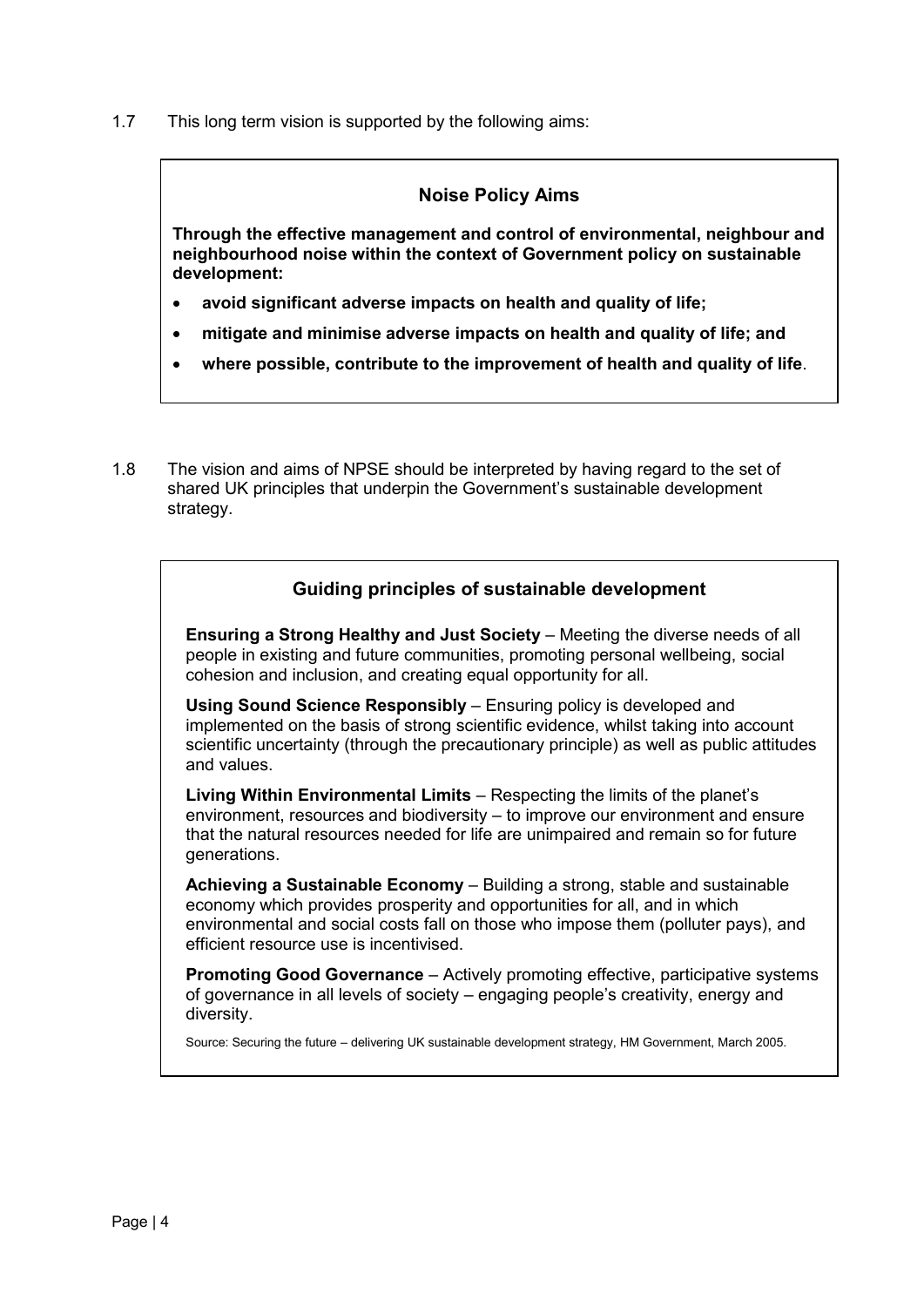# **Noise Policy Statement for England Explanatory Note**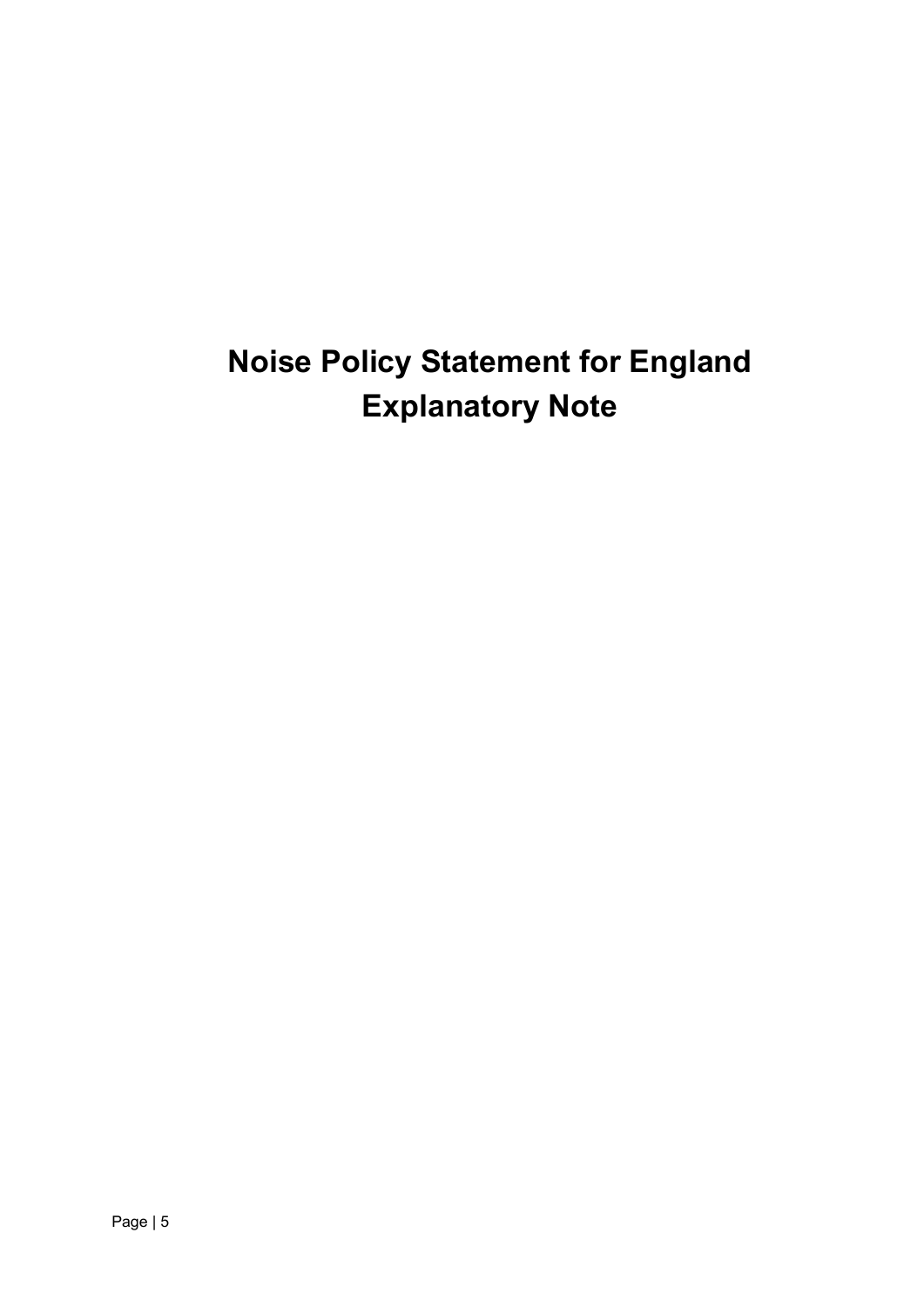### **Why do we need a Noise Policy Statement for England (NPSE)?**

- 2.1 Noise is an inevitable consequence of a mature and vibrant society. For some the noise of city life provides a desirable sense of excitement and exhilaration, but for others noise is an unwanted intrusion that adversely impacts on their quality of life, affecting their health and well being.
- 2.2 The management of noise has developed over many years as the types and character of noise sources have altered and as people"s attitude to noise has changed. The Noise Abatement Act came into law in 1960 and the Report from the Committee on the Problem of Noise was published in 1963 (the Wilson report). Since then, examples of noise management can be found in many areas including reducing noise at source; the use of the land use and transport planning systems, compensation measures, the statutory nuisance and licensing regimes and other related legislation.
- 2.3 Furthermore, the broad aim of noise management has been to separate noise sources from sensitive noise receivers and to "minimise" noise. Of course, taken in isolation and to a literal extreme, noise minimisation would mean no noise at all. In reality, although it has not always been stated, the aim has tended to be to minimise noise "as far as reasonably practical". This concept can be found in the Environmental Protection Act 1990, where, in some circumstances, there is a defence of "best practicable means" in summary statutory nuisance proceedings.
- 2.4 By describing clear policy vision and aims the NPSE provides the necessary clarity and direction to enable decisions to be made regarding what is an acceptable noise burden to place on society.

#### **What types of noise are addressed by the Noise Policy Statement for England?**

- 2.5 The intention is that the NPSE should apply to all types of noise apart from noise in the workplace (occupational noise). For the purposes of the NPSE, "noise" includes:
	- "environmental noise" which includes noise from transportation sources;
	- "neighbour noise" which includes noise from inside and outside people"s homes; and
	- "neighbourhood noise" which includes noise arising from within the community such as industrial and entertainment premises, trade and business premises, construction sites and noise in the street.

#### **What will the Noise Policy Statement for England achieve?**

- 2.6 The application of the NPSE should mean that noise is properly taken into account at the appropriate time. In the past, the opportunity for the cost effective management of noise has often been missed because the noise implications of a particular policy, development or other activity have not been considered at an early enough stage.
- 2.7 In addition, the application of the NPSE should enable noise to be considered alongside other relevant issues and not to be considered in isolation. In the past, the wider benefits of a particular policy, development or other activity may not have been given adequate weight when assessing the noise implications.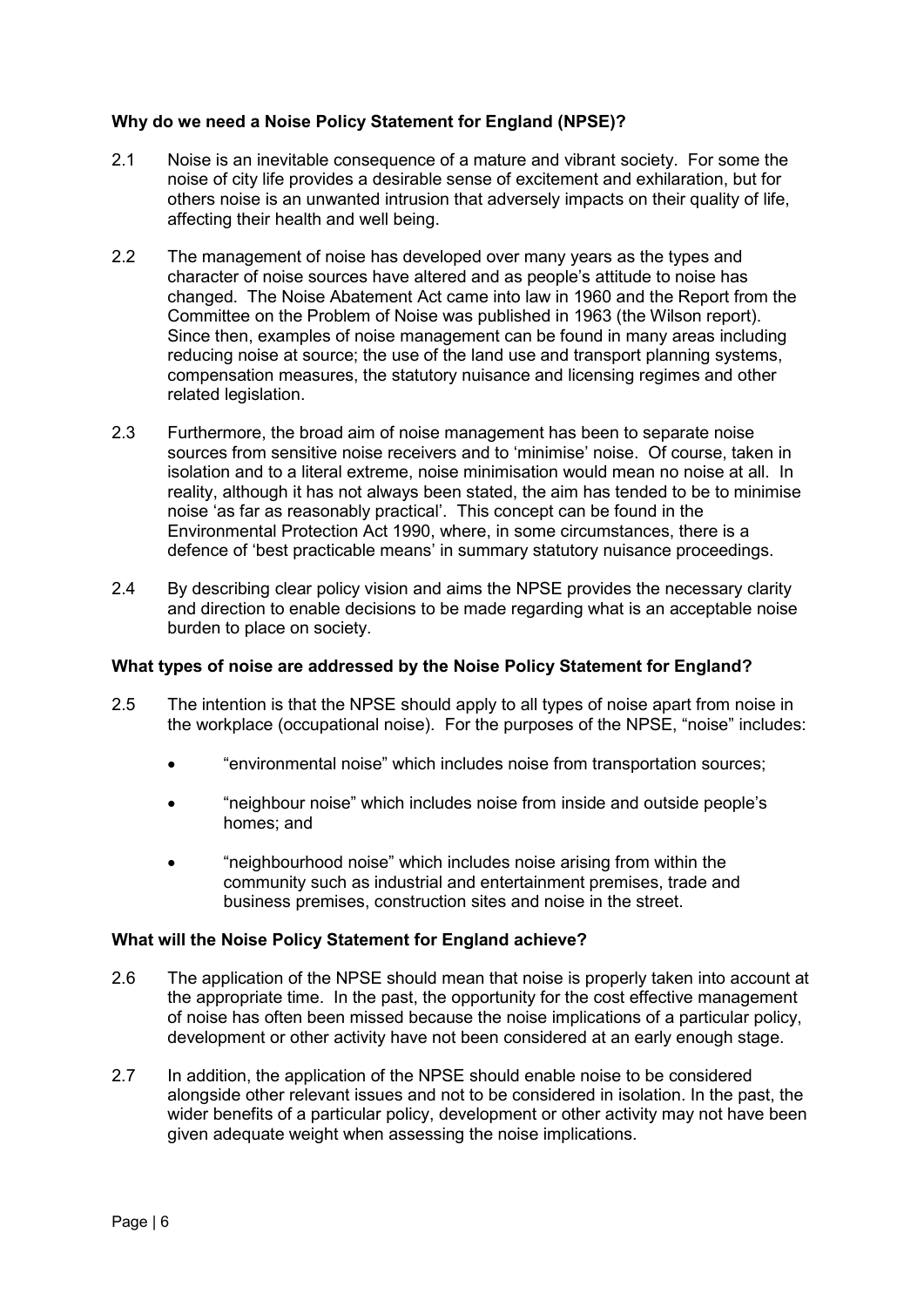2.8 In the longer term, the Government hopes that existing policies could be reviewed (on a prioritised basis), and revised if necessary, so that the policies and any noise management measures being adopted accord with the vision, aims and principles of the NPSE.

### **How should the Noise Policy Statement for England be used?**

- 2.9 Noise management is a complex issue and at times requires complex solutions. Unlike air quality, there are currently no European or national noise limits which have to be met, although there can be specific local limits for specific developments. Furthermore, sound only becomes noise (often defined as "unwanted sound") when it exists in the wrong place or at the wrong time such that it causes or contributes to some harmful or otherwise unwanted effect, like annoyance or sleep disturbance. Unlike many other pollutants, noise pollution depends not just on the physical aspects of the sound itself, but also the human reaction to it. Consequently, the NPSE provides a clear description of desired outcome from the noise management of a particular situation.
- 2.10 The guiding principles of Government policy on sustainable development, (paragraph 1.8), should be used to assist in its implementation. The development of further principles specifically to underpin implementation of noise management policy will be kept under review as experience is gained from the application of the NPSE.

#### **What does the vision of the Noise Policy Statement for England mean?**

2.11 There are several key phrases within the NPSE vision and these are discussed below.

#### "*Health and quality of life"*

- 2.12 The World Health Organisation defines health as a state of complete physical, mental and social well-being and not merely the absence of disease or infirmity, and recognises the enjoyment of the highest attainable standard of health as one of the fundamental rights of every human being.
- 2.13 It can be argued that quality of life contributes to our standard of health. However, in the NPSE it has been decided to make a distinction between "quality of life" which is a subjective measure that refers to people's emotional, social and physical well being and "health" which refers to physical and mental well being.
- 2.14 It is recognised that noise exposure can cause annoyance and sleep disturbance both of which impact on quality of life. It is also agreed by many experts that annoyance and sleep disturbance can give rise to adverse health effects. The distinction that has been made between "quality of life" effects and "health" effects recognises that there is emerging evidence that long term exposure to some types of transport noise can additionally cause an increased risk of direct health effects. The Government intends to keep research on the health effects of long term exposure to noise under review in accordance with the principles of the NPSE.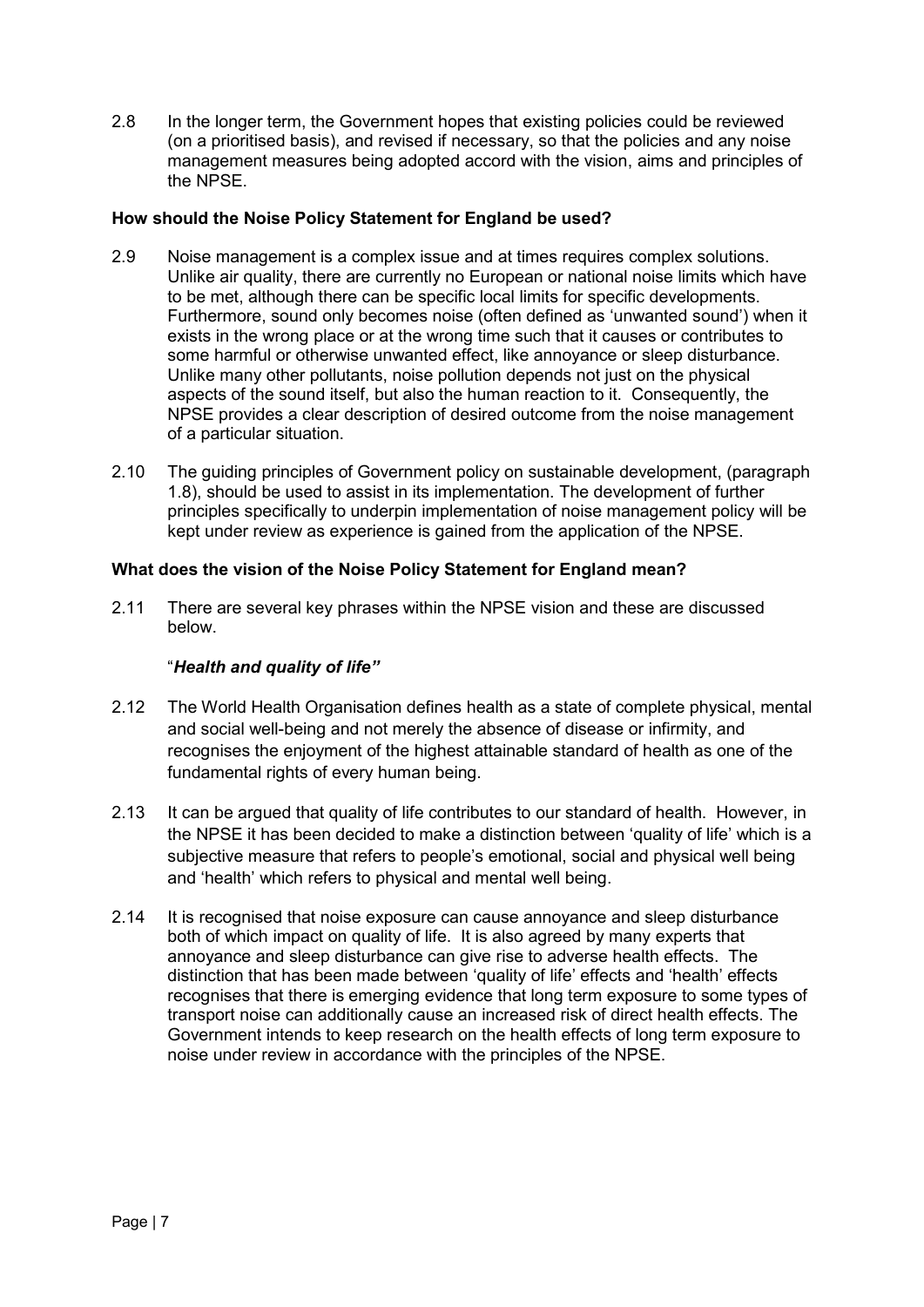#### "*Promote good health and good quality of life"*

2.15 This statement expresses the long term desired policy outcome, but in the use of "promote" and "good" recognises that it is not possible to have a single objective noise-based measure that is mandatory and applicable to all sources of noise in all situations.

#### "*Effective management of noise"*

2.16 This concept confirms that the policy applies to all types of "noise" (environmental, neighbour and neighbourhood) and that the solution could be more than simply minimising the noise.

#### "*Within the context of Government policy on sustainable development"*

- 2.17 Sustainable development is a core principle underpinning all government policy. For the UK Government the goal of sustainable development is being pursued in an integrated way through a sustainable, innovative and productive economy that delivers high levels of employment and a just society that promotes social inclusion, sustainable communities and personal wellbeing. The goal is pursued in ways that protect and enhance the physical and natural environment, and that use resources and energy as efficiently as possible.
- 2.18 There is a need to integrate consideration of the economic and social benefit of the activity or policy under examination with proper consideration of the adverse environmental effects, including the impact of noise on health and quality of life. This should avoid noise being treated in isolation in any particular situation, i.e. not focussing solely on the noise impact without taking into account other related factors.

#### **What do the aims of the Noise Policy Statement for England mean?**

2.19 There are several key phrases within the NPSE aims and these are discussed below.

#### **"***Significant adverse" and "adverse"*

2.20 There are two established concepts from toxicology that are currently being applied to noise impacts, for example, by the World Health Organisation. They are:

#### NOEL – No Observed Effect Level

This is the level below which no effect can be detected. In simple terms, below this level, there is no detectable effect on health and quality of life due to the noise.

#### LOAEL – Lowest Observed Adverse Effect Level

This is the level above which adverse effects on health and quality of life can be detected.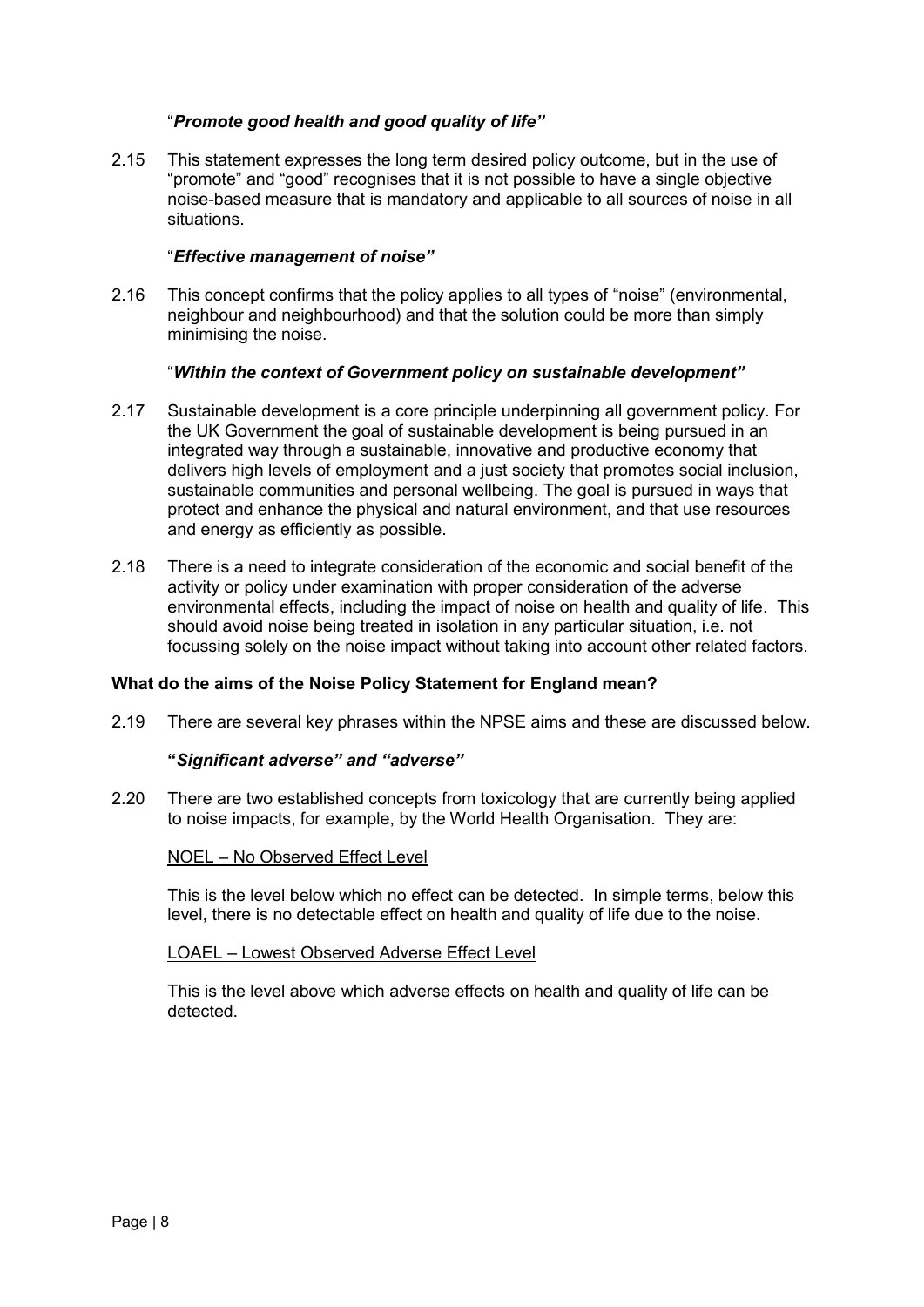2.21 Extending these concepts for the purpose of this NPSE leads to the concept of a significant observed adverse effect level.

#### SOAEL – Significant Observed Adverse Effect Level

This is the level above which significant adverse effects on health and quality of life occur.

2.22 It is not possible to have a single objective noise-based measure that defines SOAEL that is applicable to all sources of noise in all situations. Consequently, the SOAEL is likely to be different for different noise sources, for different receptors and at different times. It is acknowledged that further research is required to increase our understanding of what may constitute a significant adverse impact on health and quality of life from noise. However, not having specific SOAEL values in the NPSE provides the necessary policy flexibility until further evidence and suitable guidance is available.

#### **The first aim of the Noise Policy Statement for England**

#### *Avoid significant adverse impacts on health and quality of life from environmental, neighbour and neighbourhood noise within the context of Government policy on sustainable development.*

2.23 The first aim of the NPSE states that significant adverse effects on health and quality of life should be avoided while also taking into account the guiding principles of sustainable development (paragraph 1.8).

#### **The second aim of the Noise Policy Statement for England**

#### *Mitigate and minimise adverse impacts on health and quality of life from environmental, neighbour and neighbourhood noise within the context of Government policy on sustainable development.*

2.24 The second aim of the NPSE refers to the situation where the impact lies somewhere between LOAEL and SOAEL. It requires that all reasonable steps should be taken to mitigate and minimise adverse effects on health and quality of life while also taking into account the guiding principles of sustainable development (paragraph 1.8). This does not mean that such adverse effects cannot occur.

#### **The third aim of the Noise Policy Statement for England**

#### *Where possible, contribute to the improvement of health and quality of life through the effective management and control of environmental, neighbour and neighbourhood noise within the context of Government policy on sustainable development.*

2.25 This aim seeks, where possible, positively to improve health and quality of life through the pro-active management of noise while also taking into account the guiding principles of sustainable development (paragraph 1.8), recognising that there will be opportunities for such measures to be taken and that they will deliver potential benefits to society. The protection of quiet places and quiet times as well as the enhancement of the acoustic environment will assist with delivering this aim.